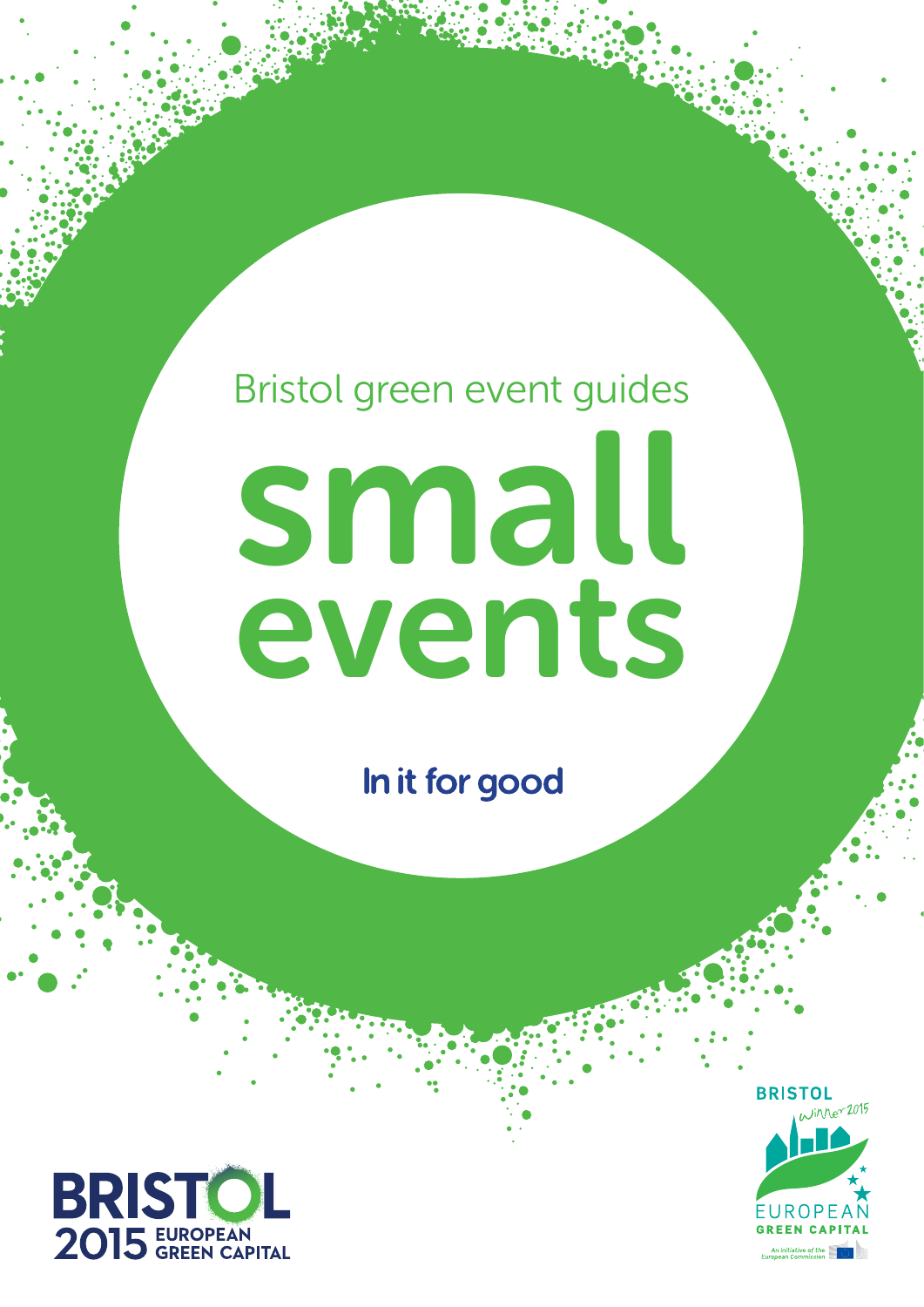## **Contents**

| $\mathbf{1}$            |                                               | $\overline{3}$  |
|-------------------------|-----------------------------------------------|-----------------|
| $\overline{2}$          | What are the environmental impacts of events? | $\overline{4}$  |
| $\overline{\mathbf{3}}$ | What you can do to make your event greener    | 6               |
|                         |                                               | 5               |
|                         |                                               |                 |
|                         |                                               | 6               |
|                         |                                               | 6               |
|                         |                                               | $\overline{7}$  |
|                         |                                               |                 |
| 4                       |                                               | 11              |
| 5                       | Green event checklist (small events)          | 12 <sup>°</sup> |
| 6                       |                                               | 13              |
| $\overline{7}$          |                                               |                 |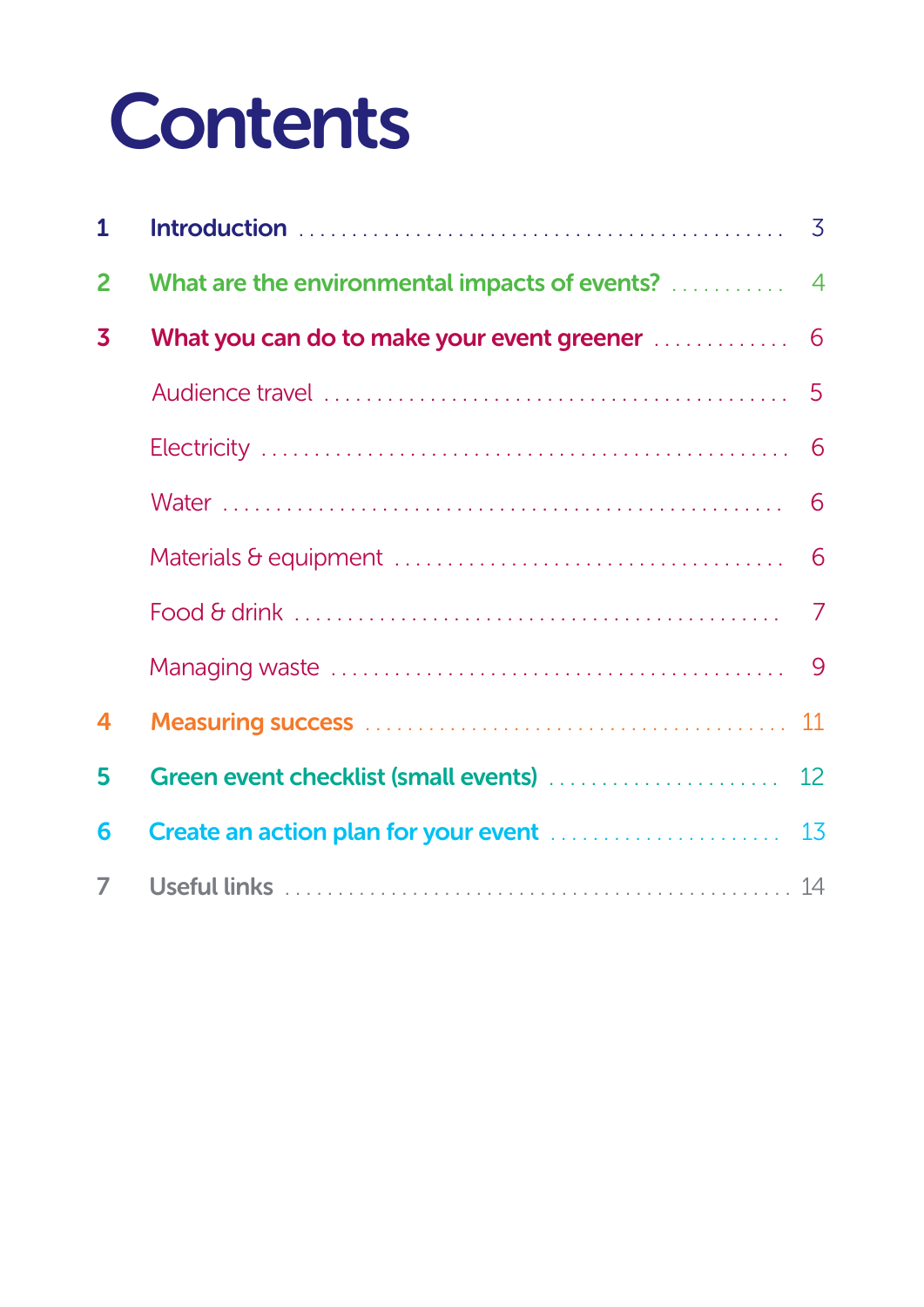**Introduction** 

As part of Bristol European Green Capital 2015, a citywide sustainable event strategy has been developed to support organisers in managing their festivals and events with reduced environmental impact, helping the city to become more sustainable.

All events have environmental impacts; requiring transport, consuming energy, water, food and materials, and producing waste and carbon emissions. These impacts can be addressed through measures such as green travel initiatives, recycling systems, managing energy and water more efficiently and choosing sustainable products, materials and suppliers.

This guide provides advice on how to approach your event more sustainably, and outlines the simple steps you can take to reduce the impacts of each aspect of your event.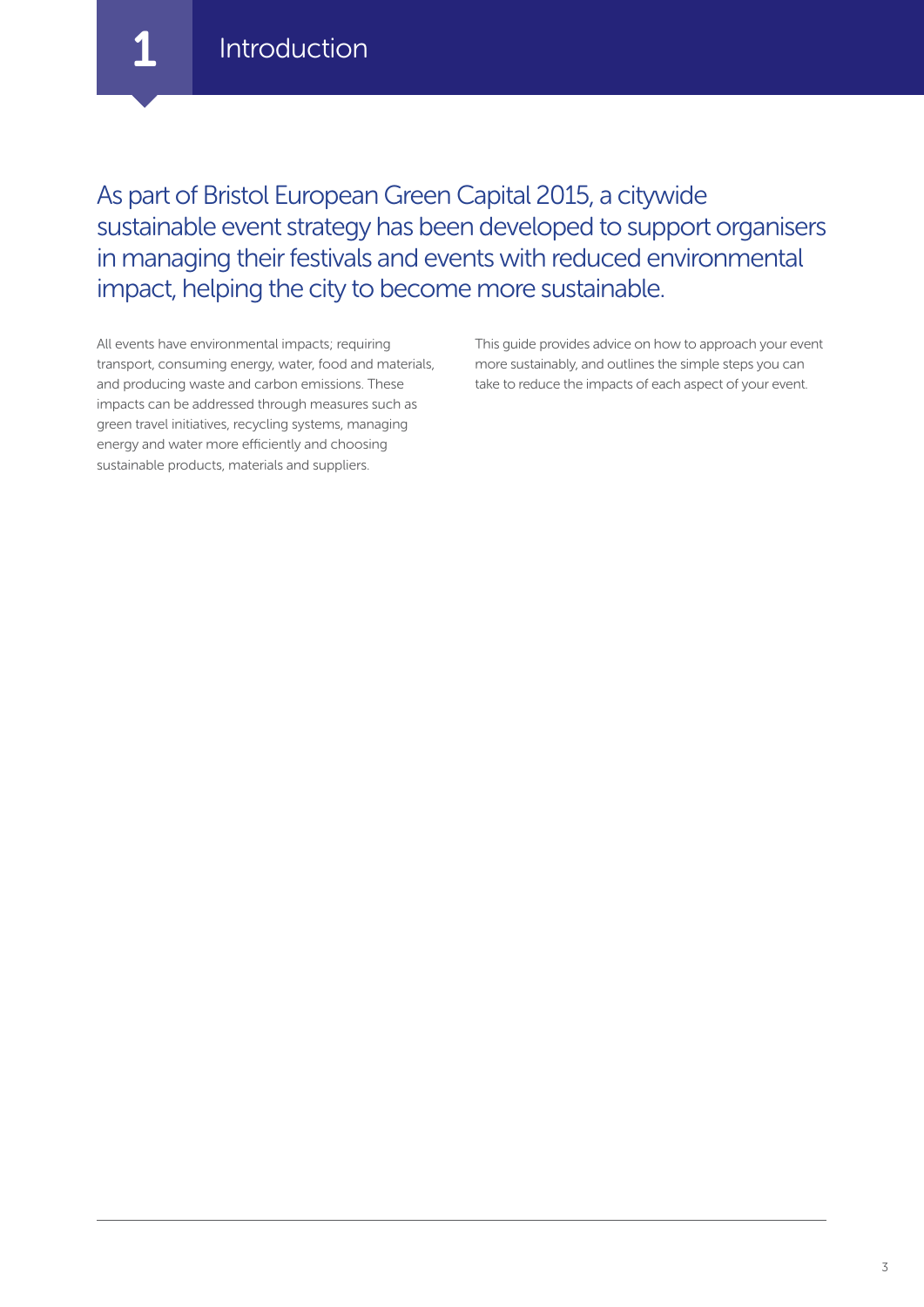For most outdoor events held in temporary venues, such as parks, everything required is delivered to site by motor vehicles and if temporary power is required then this requires fuel; both these activities result in carbon emissions.

Everything used to build an event, from construction wood to printed banners, is made from materials sourced from somewhere; manufactured and moved to where they are needed and causing impacts all along the supply chain. Goods that are made from re-used or recycled materials generally have a lower environmental impact than those made from primary raw materials. There are impacts from the food and drink consumed at the event, and the materials used to serve it. The way we manage

waste is also a significant consideration. Each of these activities contributes to overall greenhouse gas emissions, contributing to global warming and climate change and depleting our world's finite resources.

To reduce the impact of an event, all these aspects should be considered. There are many small and easy steps you can take to begin the journey of greening your event in the first year.

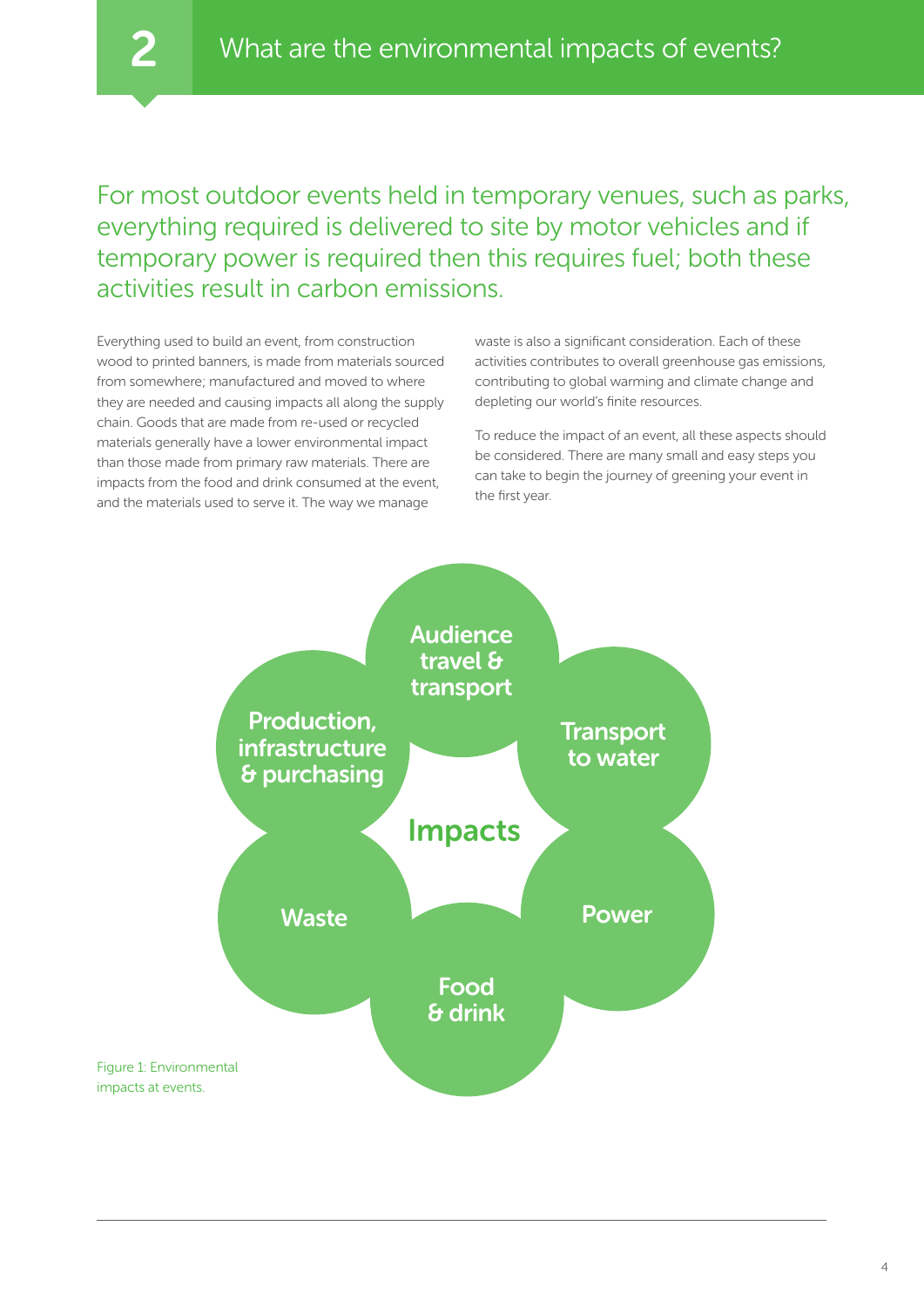This section outlines some of the practical steps you can take to reduce the environmental impacts of each area of your event.

## Audience travel

At most events, vehicle travel is the largest source of carbon emissions; with audience travel typically accounting for over 70%<sup>1</sup> of an event's total impact. Staff travel and deliveries are also significant.

Figure 2 below shows the carbon emissions per km of different ways to travel, and helps us to see which travel types have the least impact.

Events can often influence rather than control how their audience choose to travel. This is often easier for fenced rural events than unfenced free-to-access city

centre events because organisers can control the parking in rural areas. Larger events are expected to have a Traffic Management Plan in place as part of their license approval, which would includes detail about how they intend to manage how people arrive and leave from their event. For smaller events, it may be the case that you expect most people to arrive on foot, bicycle, car or public transport, but considering what you can do to encourage sustainable options is still worthwhile.



Figure 2: Relative (equivalent)  $\mathsf{CO}_2$  emissions for different transport types (Source: DEFRA Company Reporting Guidelines 2014).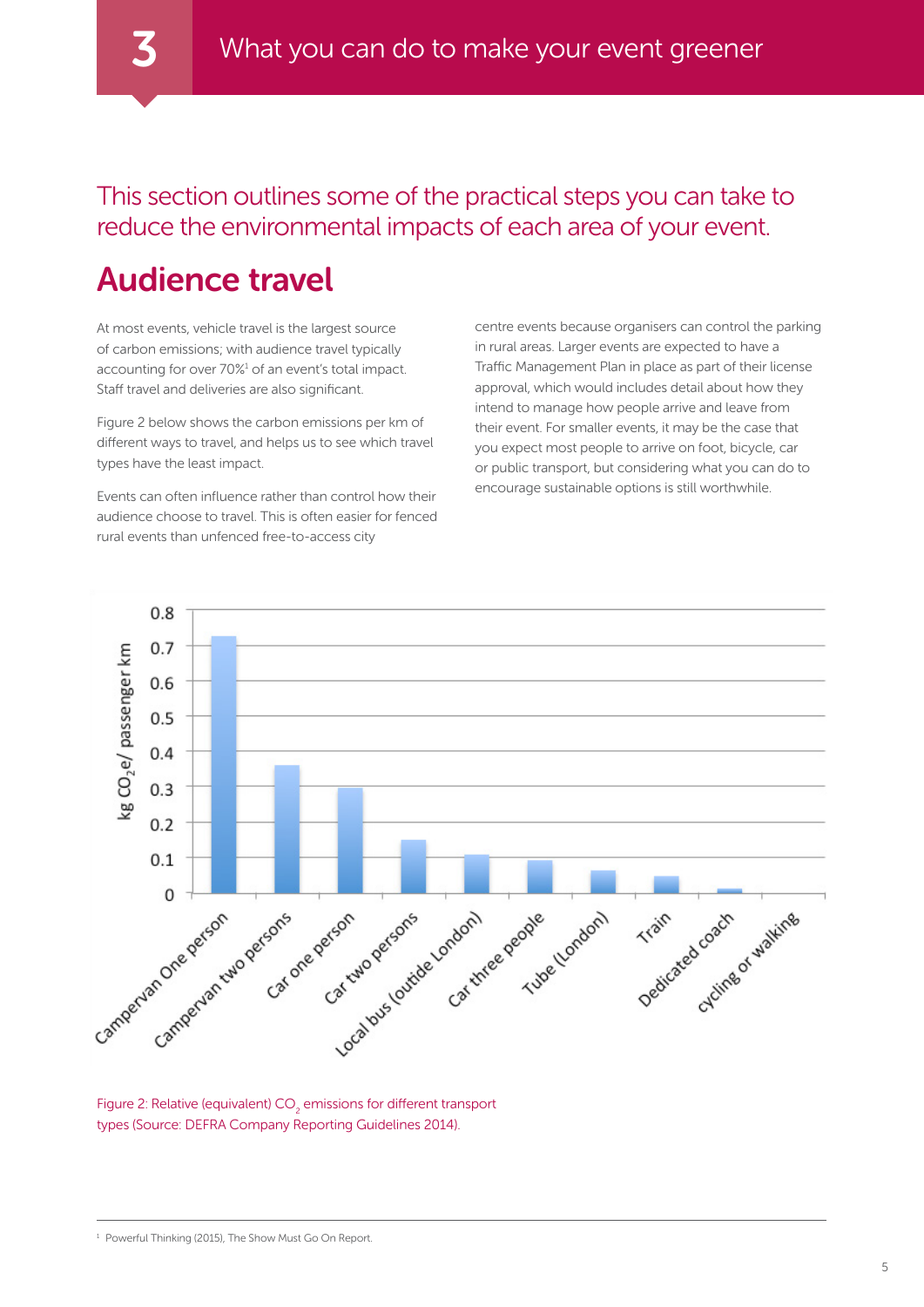#### What you are aiming for:

- High or increased car occupancy.
- More people using public transport buses, trains or coaches.
- More people walking and cycling.

#### How you can do it:

- Communicate clear travel information in advance e.g. a map of site with the nearest bus stops and other local links clearly marked on the website or a flyer, and links to bus timetables.
- Provide a bike parking area.
- Provide dedicated buses and coaches where demand is high enough – try to work with local service providers to meet the peaks of demand.
- Provide good information and signage onsite for when the audience is leaving the event.

## **Electricity**

Fuel used in generators is usually one of the three main sources of environmental impact from your event itself<sup>2</sup>. Most events could reduce their energy use by planning more carefully or using energy efficient equipment. If you are using mains power, you can still usually find ways to reduce the amount of power you use.

#### What you are aiming for:

- Reducing the amount of diesel fuel at your event.
- Increasing renewable energy solar, waste vegetable oil biofuel, wind or pedal power.

#### How you can do it:

- Ask power users, such as stage lighting companies and caterers if they can reduce the amount of power they require. For example, LED stage lighting reduces power demand significantly.
- Ask your power provider to work out an accurate power requirement by contacting power users to avoid using a bigger generator than needed.
- If you are plugging into the mains, ask if the supplier if they are using a green tariff.
- Consider hybrid or solar options for your event.

## **Water**

The safety and availability of water is vital for all events, but using the least amount of water possible is often less considered. Some events have experienced the impact of water scarcity, as some local authorities have banned the filling of road tankers when restrictions are in place. When this happens, water has to be sourced from further afield. One significant environmental impact related to water is the use of disposable plastic bottles. Using plastic bottles, rather than reusable bottles or cups, wastes resources caused by transportation and production and creates an unnecessary product which needs to be disposed of.

#### What you are aiming for?

- Reduced water consumption, and particularly unnecessary use of water.
- Use tap water where possible rather than bottled water.

#### What you can do:

- Provide easy and visible access to taps for drinking water.
- If you are installing any temporary taps; use reduced flow taps with timed release (push taps) or sprinkler fittings to reduce water wastage from pubic taps. This also helps prevents flooding around water stations.
- Use signage to encourage users not to waste water e.g. "please save water".
- Source water from mains where possible, rather than using bottled water.
- Provide staff and crew with re-usable bottles (or ask them to bring their own) to reduce disposable plastics.
- Consider water efficient or waterless toilets.

## Materials & equipment

Events use many materials, equipment, contractors and services. The impact of your 'supply chain' stretches far beyond the event itself, from mining to manufacture and transport, to how materials are dealt with after their useful life, and how the companies who provide your products and services are managed.

#### What you are aiming for?

- Avoiding unnecessary use of materials and resources.
- Using materials from sustainable sources.
- Avoiding the use of harmful materials such as plasterboard, batteries and toilet blue which contains biocides.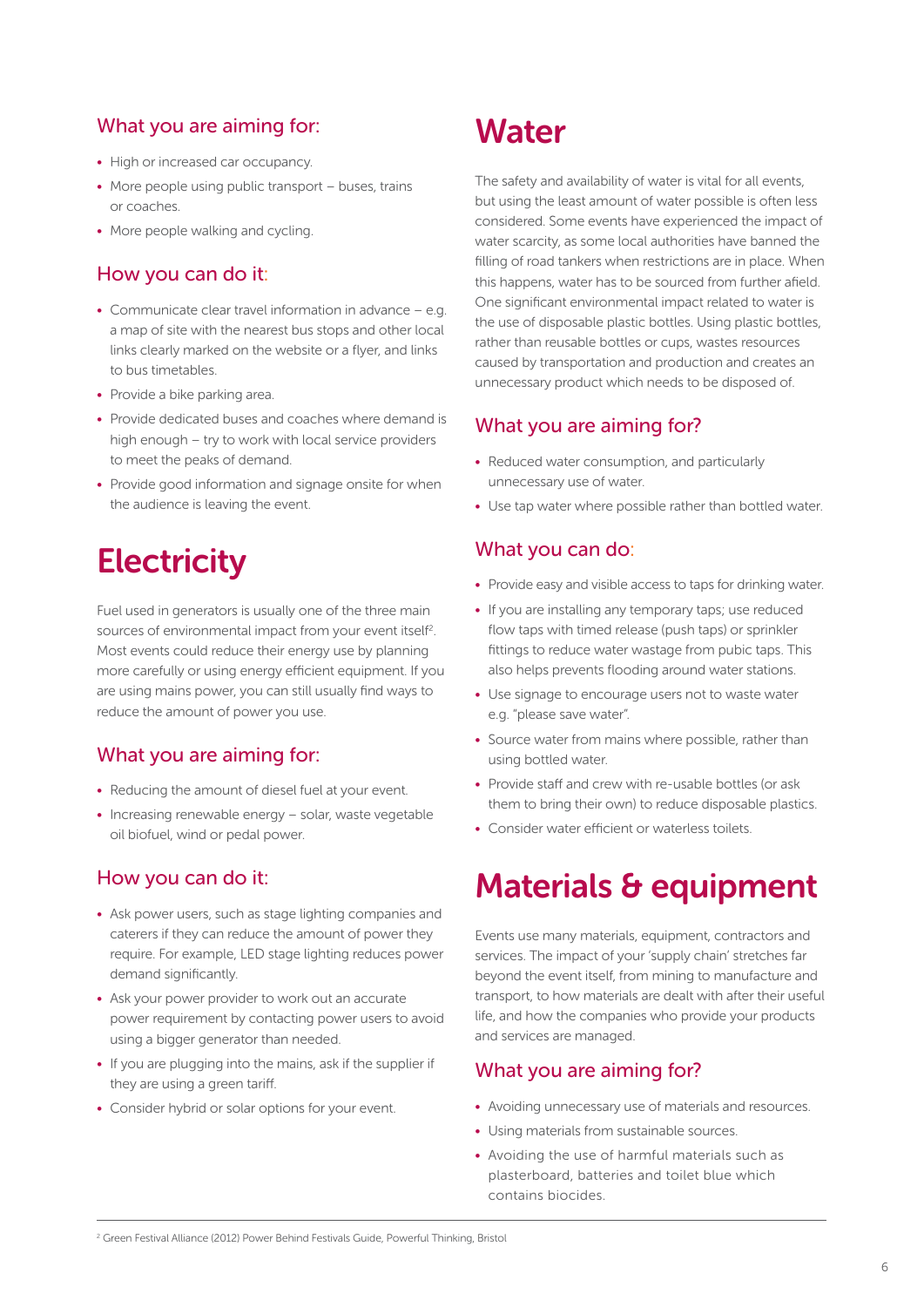- Use energy efficient equipment.
- Reduced travel associated with delivery and collection of infrastructure.
- Use wood products from a certified sustainable source, e.g. Forestry Stewardship Council (FSC).
- Avoid materials which cannot be recycled, such as PVC banners and Correx board.
- Aim to hire rather than buy if you may not need to use it again.
- Build things with a view to being re-used where possible.
- Build things in a way that makes it easy for materials to be separated when dismantled, so they can be recycled.
- Consider whether materials you are using will be useful to someone else afterwards e.g. stage sets, materials or old equipment – this may also save you disposal costs.
- Use recycled, un-chlorinated and uncoated paper and card for flyers and posters.
- Use Fairtrade and organic T-Shirts printed with water based inks and vegetable dyes.
- Use local companies where possible to reduce delivery distances.

## Food & drink

Eating, drinking and disposing of the materials used to serve food and drink are very visible aspects of an audience experience, and the way food and drink is sourced is of increasing concern to audiences generally; both in terms of environmental sustainability and the quality of and range of food expected. Food and drinks have a range of impacts from 'seed to plate'; from the way land and wildlife is affected by growing methods, to emissions associated with transportation and storage. By managing food more sustainably, event organisers can play a role in improving the health and well-being of visitors, the livelihoods of farmers and producers, the welfare of farm animals, the conservation of precious wildlife and fish stocks, the greenhouse gas emissions associated with food waste disposal, and the long-term sustainability of our food system.

#### What you are aiming for:

- Local and seasonal produce where possible.
- Sustainably sourced fish and seafood.
- Use of ethical products, such as Fairtrade.
- Good welfare standards for meat and dairy, such as free range or organic.
- Healthy and delicious food!
- Locally sourced and organic drinks.
- Reduced food waste.
- Reduced waste from the way food is served.
- Using re-usable and recyclable materials used for serving food and drink.

#### What you can do:

#### 1 Sourcing food and drink

- Set a minimum standard for food at your event see certifications to consider below.
- Provide information to help caterers to source food and drink to meet your standards e.g. a recommended list of local wholesalers.
- Consider how you will check your standards are being met.
- Consider local breweries for beer there are many new micro-breweries in Bristol to choose from!
- Source soft drinks from organic and/or local suppliers.
- Where possible opt for bulk dispensing (barrels/kegs and taps) on bars to reduce waste.

#### Well known certifications to consider:



**FACT:** In the UK, 4 million people experience food poverty, whilst we throw away over half of the food available to us; approximately 4 million tonnes a year.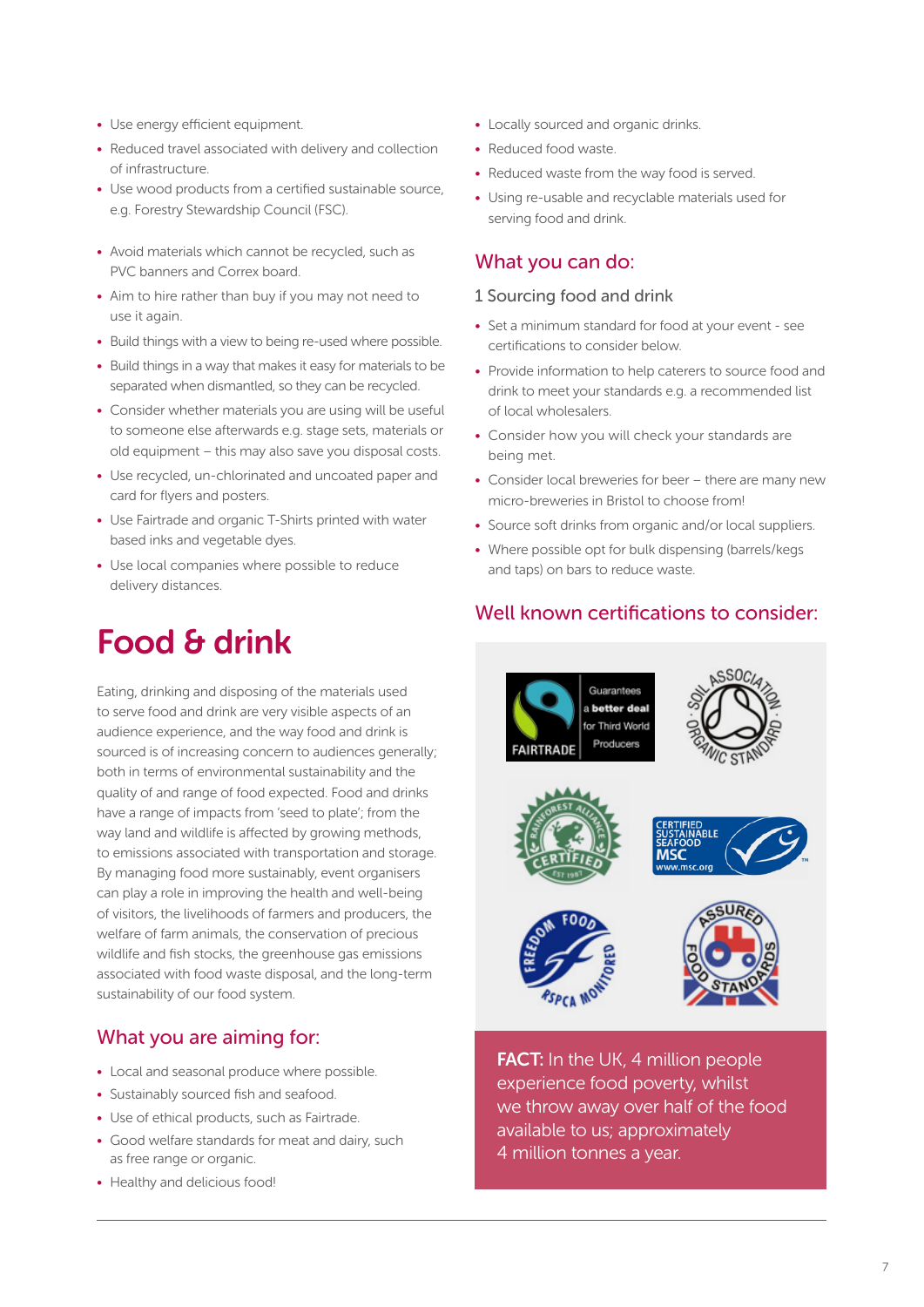#### 2 Reducing food waste and putting edible surplus food to good use

- Work with traders to reduce food waste by placing importance on the issue. For example, avoiding bringing excess food onto site.
- Find an organisation who can take edible left-over food at the end of the event. This is often a welcome service for traders and can reduce waste costs for the event.

#### 3 Reducing waste materials from serving food and drink

- Ban single sachet servings of ketchup, salt, milk etc. it creates waste and often litter on your site, and a large bottle is a much better use of resources.
- Reduce disposable plastics on bars by bulk dispensing rather than serving in individual containers e.g. using kegs and taps rather than serving beer in cans.
- Specify compostable serve-ware for all traders, to

reduce the impacts of the materials you use and so that it can be composted with food waste – recyclable material such as PET plastic and metals often cannot be recycled if contaminated with food. Expanded polystyrene is not recyclable!

• Consider reusable cups on bars where appropriate, or make sure disposable cups are made from

**FACT:** Expanded Polystyrene cups are made from non-renewable sources, are not recyclable, and take thousands of years to decompose. A paper or cardboard cup can be made from recycled and/or sustainably sourced materials, is easily recycled, and decomposes in weeks.



Figure 3: Examples of compostable serve-ware.

An Example Sustainability briefing for concessions is available for free at: <www.kambe-events.co.uk/resources>

FareShare South West takes food that would otherwise be wasted and redistributes to charities in the South West. <http://www.faresharesouthwest.org.uk>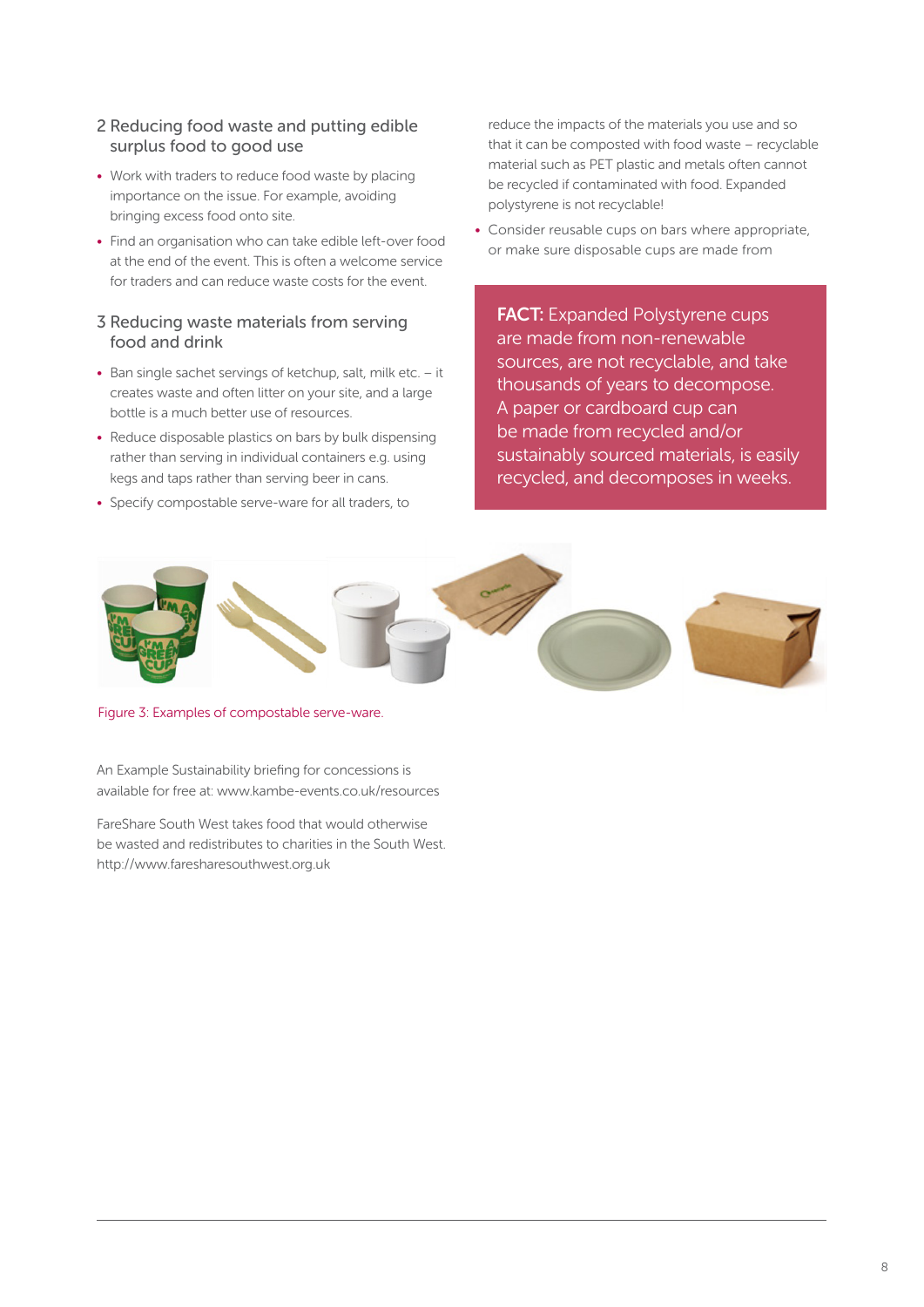## Managing waste

Managing waste responsibly is not just about providing bins for collecting cans and cardboard separately, but about changing the types of materials which are brought on to an event site so that they can be managed better when they become waste.

Waste costs money to deal with, so the ideal scenario is to avoid waste in the first place. But if it can't be avoided, then organisers should seek to treat or re-use the waste so that some value can be recovered. With so many different treatment and disposal options available these days; making the decision about how to do this best can appear daunting. The European Waste Hierarchy (Figure 4) is designed to help with the decision making process and is part of a legal framework which waste producers (event

organisers) must refer to when choosing the best method of dealing with their waste.

The accepted best approach to dealing with waste in general can be seen in Figure 4.

#### What are we aiming for?

- Reduce the total amount of waste produced.
- Increase recycling.
- Send food waste for composting or anaerobic digestion.
- Ensure that disposable materials can be recycled when they become waste.
- Reduce or eliminate the use of disposable plastics.

#### Prevention

Reducing the amount of waste generated by using less material in design and manufacture. Keeping products for longer; re-use. Using less hazardous materials.

#### Preparing for reuse

Checking, cleaning, repairing, refurbishing, whole items or spare parts which have already become waste.

#### Recycling

Turning waste into a new substance or product. Includes composting and anaerobic digestion (if they meet a certain standard).

#### Other recovery

Can include anaerobic digestion (without quality standard), incineration with energy recovery which produce energy (fuels, heat and power) and materials from waste; some backfilling.

#### **Disposal**

Landfill and incineration without energy recovery.

Figure 4: European waste hierarchy.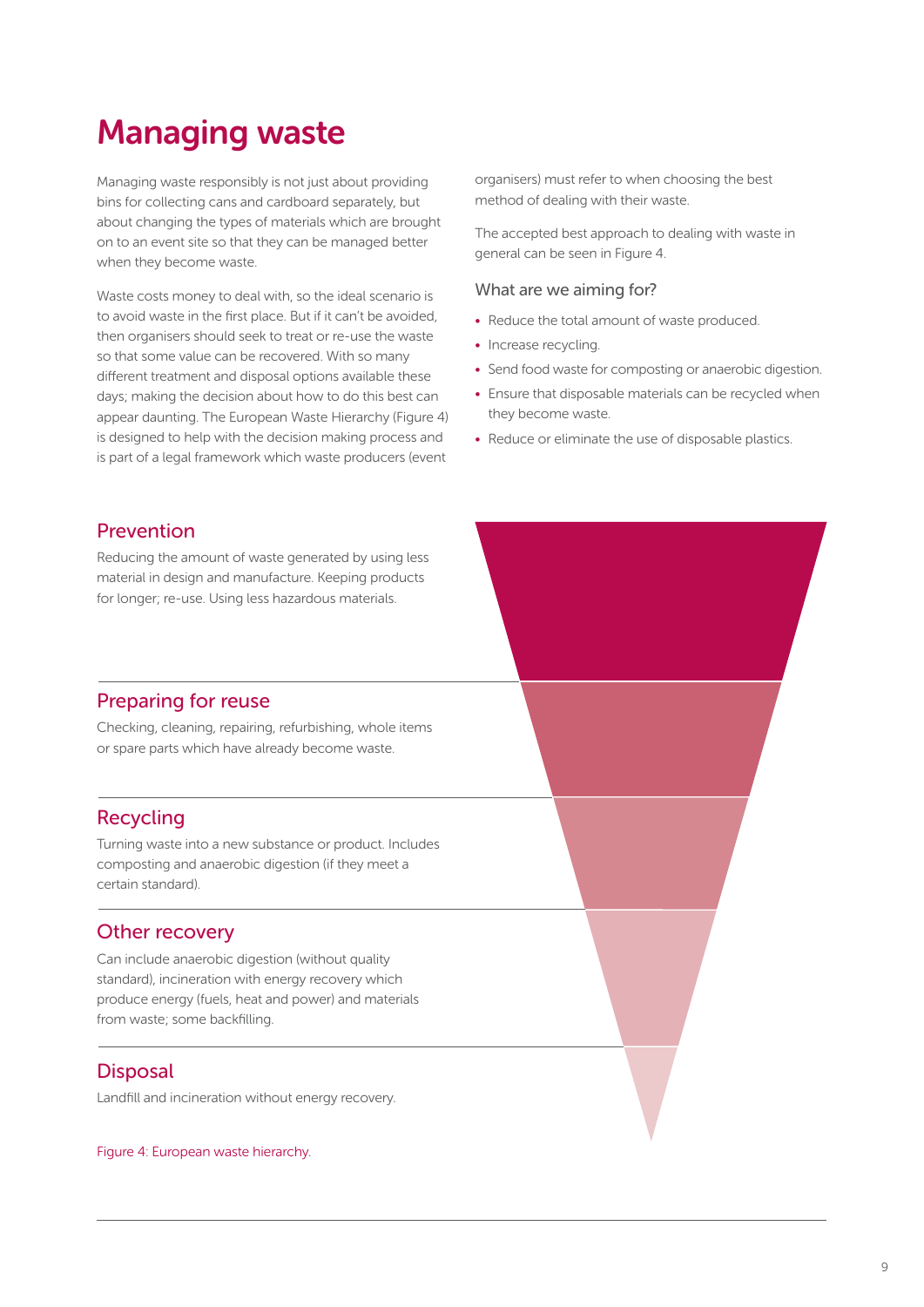#### What you can do:

Methods for tackling waste at events cannot be implemented in isolation, as each element of the system is interdependent on another. It's also important to think about how the waste will be treated afterwards.

- Plan...talk to your contractor.
- Traders encourage them to use either re-usable or compostable food and drink containers.
- Make sure that the bins are clearly labelled, so it is easy for people to understand what they are supposed to do.
- Make sure bins are easy to see and that they can be spotted from any location in the event.
- Reduce the number of materials onsite and restrict to recyclable materials.
- Brief staff to separate when picking up waste from the floor.
- Provide caterers and bars with recycling bins behind their stalls/tents.



Figure 5: Examples of recycling bins.

#### Waste to avoid or dispose of safely

The following items must now be kept separate and cannot be put in the general waste bin.

Plasterboard: can create toxic gasses in landfill and must be buried separately. Avoid its use and don't mix with other waste.

Paint tins containing paint: if tins are full then consider re-using them, otherwise they should be handled by a specialist contractor.

Batteries: often arise in technical areas (from radio mics). They must be kept separate and recycled by a specialist contractor. Consider using rechargeable alternatives.

Aerosol containers: can be recycled with cans when empty.

Gas canisters: must be disposed of safely by a specialist contractor.

Fluorescent tubes: contain mercury which is hazardous to health and the environment. Must not be broken and should be disposed of by a specialist contractor.

Electrical equipment: widely recycled these days and must be dealt with by a specialist contractor.

Healthcare waste: these will usually arise from a medical facility and must be contained securely during your event and disposed of by a specialist contractor.

Sanitary waste: this waste is not hazardous but considered 'offensive'. Can be mixed into landfill but many organisers choose to have it dealt with by a specialist contractor.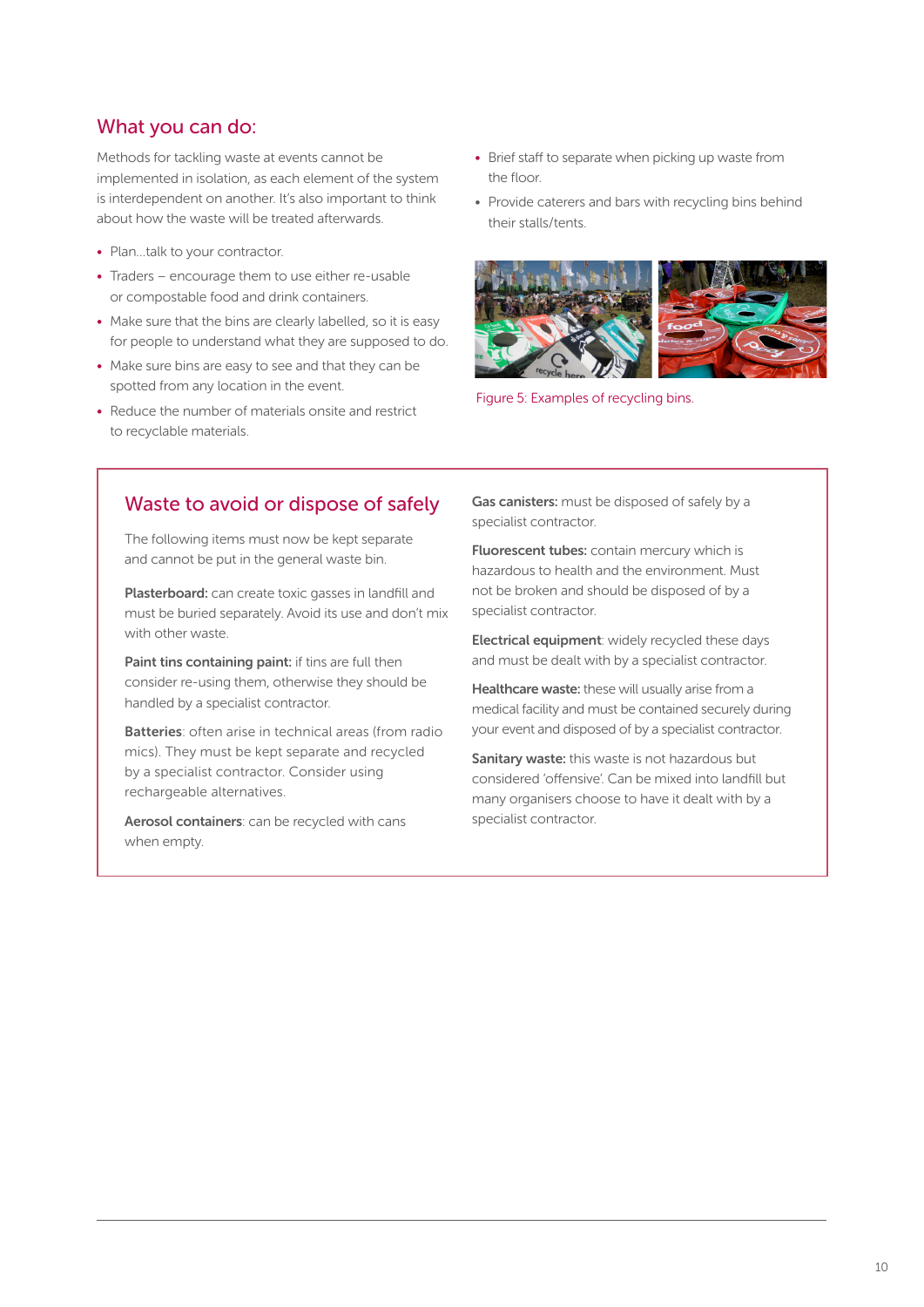## It's important to know whether you have been successful when making efforts to green your event. There are several recommended ways to achieve this:

- Set some clear goals when planning your event for example achieving 50% recycling reducing energy, or sourcing local food.
- Use established tools to measure the overall impact of your event, for example the Julie's Bicycle carbon calculator for events, the 'Industry Green Tool', (see links section at the end of this guide). This will help you to measure between years.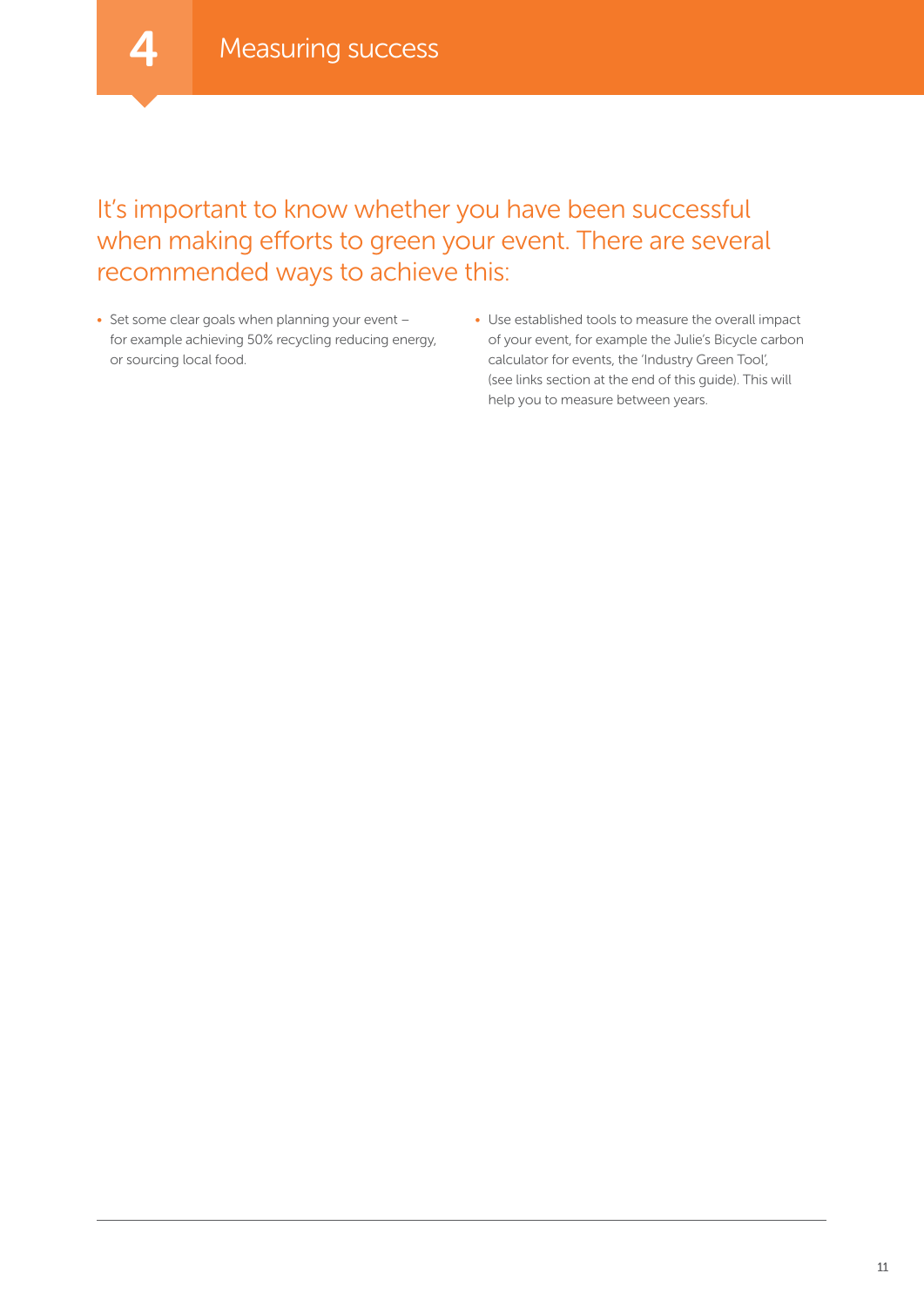## Print and use this checklist as an easy reference for what you are planning to do:

#### 1. First steps

- $\square$  Do you have someone responsible for, or thinking about making your event greener?
- $\square$  Do you have a Green Action Plan for your event?

#### 2. Planning for a greener event:

#### **Travel**

- $\square$  Do you have a plan to encourage sustainable transport choices (if applicable)?
- $\Box$  Are you providing a bike parking area?
- $\Box$  Have you provided clear travel information to your audience?

#### **Energy**

- $\Box$  Have you agreed with your power provider how you will aim to reduce fuel?
- $\Box$  Are you using any renewable energy?
- $\Box$  Have you made an accurate assessment of how much power you need?
- $\Box$  Are you going to measure what power you have used so you can compare this with future years?

#### Water

- $\Box$  Are you using water-saving taps?
- $\Box$  Are you encouraging the use of, or providing, re-usable bottles for staff and crew?
- $\Box$  Will you communicate the importance of conserving water to staff and audience?
- $\Box$  Production, infrastructure and services
- $\Box$  Are you sourcing sustainable products and materials?
- $\Box$  Are you using local companies where possible?
- $\Box$  Have you chosen sustainable suppliers and services e.g. using recycled toilet paper?

#### Food and drink

- $\Box$  Have you set a minimum standard for sourcing food and drink?
- $\Box$  Do you have a policy or document to communicate this with staff and traders?
- $\Box$  Are you using compostable serving materials?

#### Waste

- $\Box$  Are you reducing the amount and number of types of materials present onsite?
- $\Box$  Will you have recycling bins (including for food waste) in place for back of house and the audience areas?
- $\Box$  Are you clear about what will happen to your waste and recyclables when they leave site?

#### 3. Measuring progress

- $\Box$  Have you agreed clear aims or targets for your event?
- $\Box$  Do you have a plan in place to collect information to measure your impacts?
- $\Box$  Will you measure your overall carbon impact using an established tool?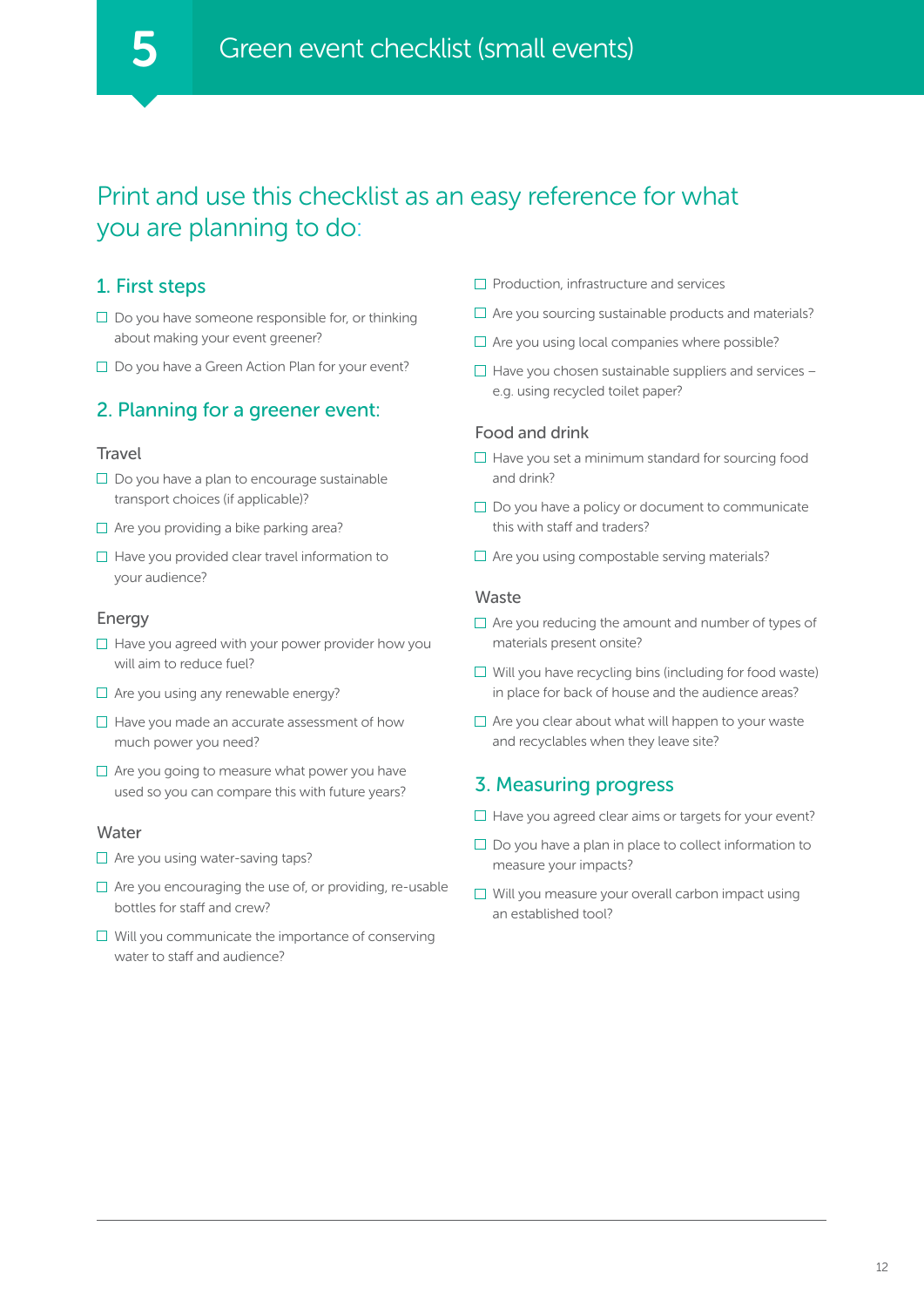The easiest way to approach making your event greener is to create a simple document outlining what you intend to do, how you will do it, and how you will know if you've been successful. This is often called an action plan, and would normally include the following:

- Event details, e.g. brief description, site location and how many people you are expecting.
- A brief statement about your overall intention e.g. "to reduce the overall impact of your event".
- Your 'Green aims', e.g. increase recycling, or reduce energy use.
- Specific targets, e.g. achieve 50% recycling, or increase recycling by 20%.
- Who is responsible for making it happen name and position.
- How you will achieve it, e.g. reducing energy use by working with the power provider to make more accurate assessment of what is required and reducing generator sizes.
- How you will measure, e.g. we will ask the waste contractor to provide evidence of how much waste was recycled, and/or we will use a carbon calculator to measure the overall impact of the event.
- How you will review and communicate about achievements, e.g. "we will have a team meeting to talk about the carbon calculator results and what we have achieved after the event".

| Aim                              | <b>Specific</b><br>target(s) | Who is<br>responsible?                     | How will it<br>be achieved?                                                               | What will be<br>measured?                                                 | How<br>will it be<br>measured?                                                              | <b>Comments</b><br>or notes                                                                |
|----------------------------------|------------------------------|--------------------------------------------|-------------------------------------------------------------------------------------------|---------------------------------------------------------------------------|---------------------------------------------------------------------------------------------|--------------------------------------------------------------------------------------------|
| Increase<br>overall<br>recycling | 75% overall<br>recycling     | John Wayne<br><b>Operations</b><br>Manager | • Strict<br>policy<br>on food<br>containers.<br>$\bullet$ Use<br>recycling<br>bins onsite | The amount<br>of recycling<br>when waste<br>reaches the<br>waste facility | Waste<br>company<br>have agreed<br>to provide<br>tickets from<br>when waste<br>is deposited | Agreements<br>about waste<br>ticket in the<br>contract or<br>agreement<br>with<br>provider |

#### Table 1: Outline Green Action Plan example.

You can download a free WORD template Green Event Action Plan at<www.kambe-events.co.uk/resources>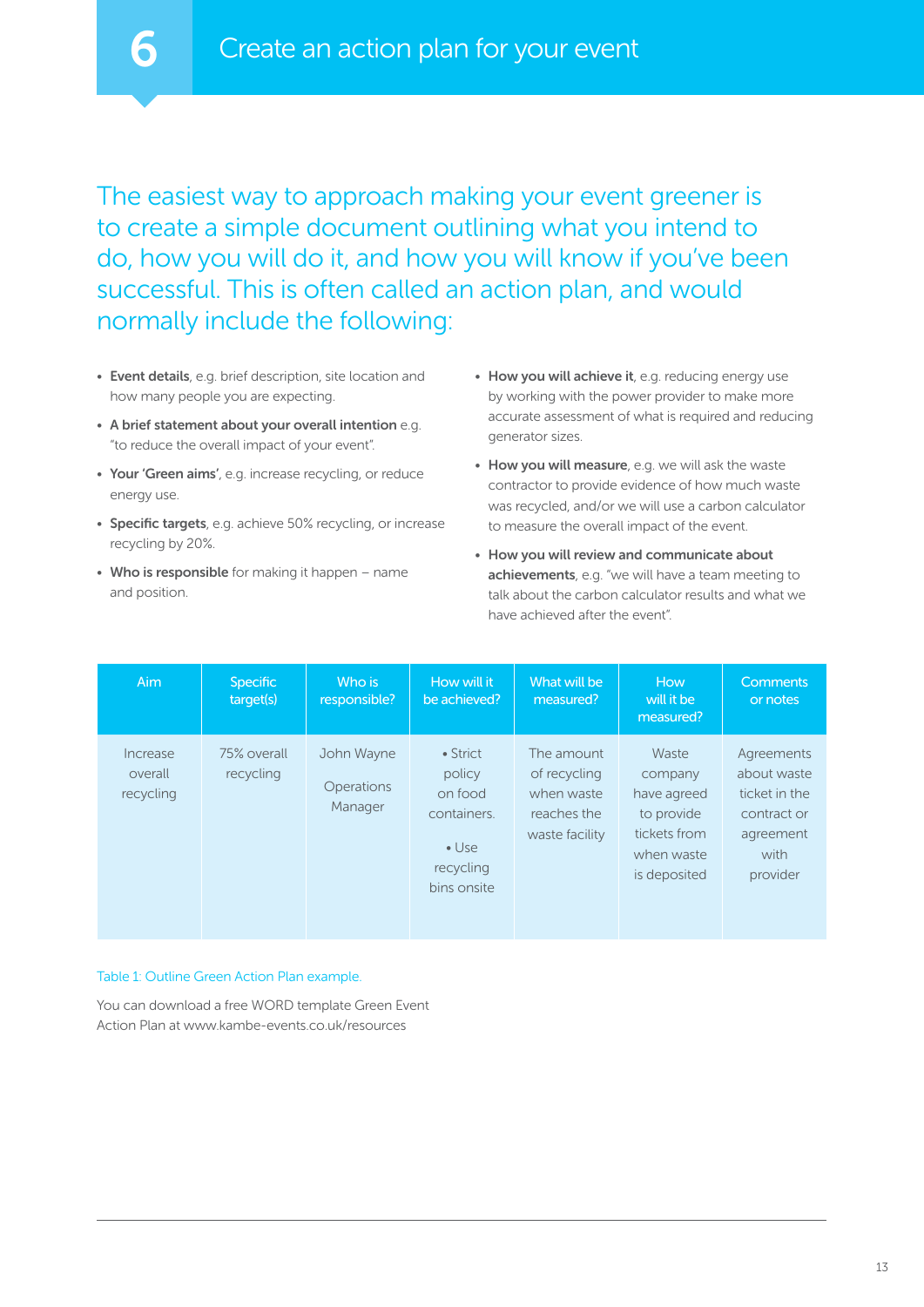#### General advice about making events greener

- Sustainable Event Management: A Practical Guide (Meegan Jones, 2014)
- Festival Green Awards initiative and online resources: <www.agreenerfestival.org>
- Resources and detailed guides: <www.juliesbicycle.com>

#### Electricity at events

• Case Studies, fact sheets and the Power Behind Festivals Guide available at: [www.powerful-thinking.org.uk](http://www.powerful-thinking.org.uk)

#### Water and plastic bottles

- Guide to water management at outdoor events (Julies Bicycle, 2014): [www.juliesbicycle.com/](www.juliesbicycle.com/resources/water-management-at-outdoor-events) [resources/water-management-at-outdoor-events](www.juliesbicycle.com/resources/water-management-at-outdoor-events)
- Making Waves: Plastic Free Festival Guide, (Raw Foundation & Kambe Events, 2014): [http://kambe-events.co.uk/campaigns/making-](http://kambe-events.co.uk/campaigns/making-waves/)waves/

#### Food and drink

#### Guides and resources

• The Good Food for Festivals Guide (Sustain, 2014): [http://www.agreenerfestival.com/wp-content/uploads/](http://www.agreenerfestival.com/wp-content/uploads/pdfs/GOOD_FOOD_GUIDE_FOR_FESTIVALS.doc.pdf) [pdfs/GOOD\\_FOOD\\_GUIDE\\_FOR\\_FESTIVALS.doc.pdf](http://www.agreenerfestival.com/wp-content/uploads/pdfs/GOOD_FOOD_GUIDE_FOR_FESTIVALS.doc.pdf)

#### Certifications, campaigns and services:

- The Fairtrade Foundation: <www.fairtrade.org.uk>
- RSPCA Freedom Food: [www.rspca.org.uk/](www.rspca.org.uk/freedomfood) [freedomfood](www.rspca.org.uk/freedomfood)
- Red Tractor: <www.redtractor.org.uk>
- The Soil Association:<www.soilassociation.org>
- The Marine Stewardship Council:<www.msc.org>
- Good Fish Guide, The Marine Conservation Society: <www.mcsuk.org>
- Nationwide Caterers Association (NCASS): <www.ncass.org.uk>
- Sustainable Restaurant Association:<www.thesra.org>
- Fareshare: [www.fareshare.org.uk](www.faresharesouthwest.org.uk)
- The Food Waste Network: <www.foodwastenetwork.org.uk>
- Love Food Hate Waste awareness campaign: <www.lovefoodhatewaste.com>

#### Waste management

• WRAP: Advice for event management sector, including an online waste management tool and guide to recycling: [www.wrap.org.uk/category/sector/](www.wrap.org.uk/category/sector/event-management) [event-management](www.wrap.org.uk/category/sector/event-management)